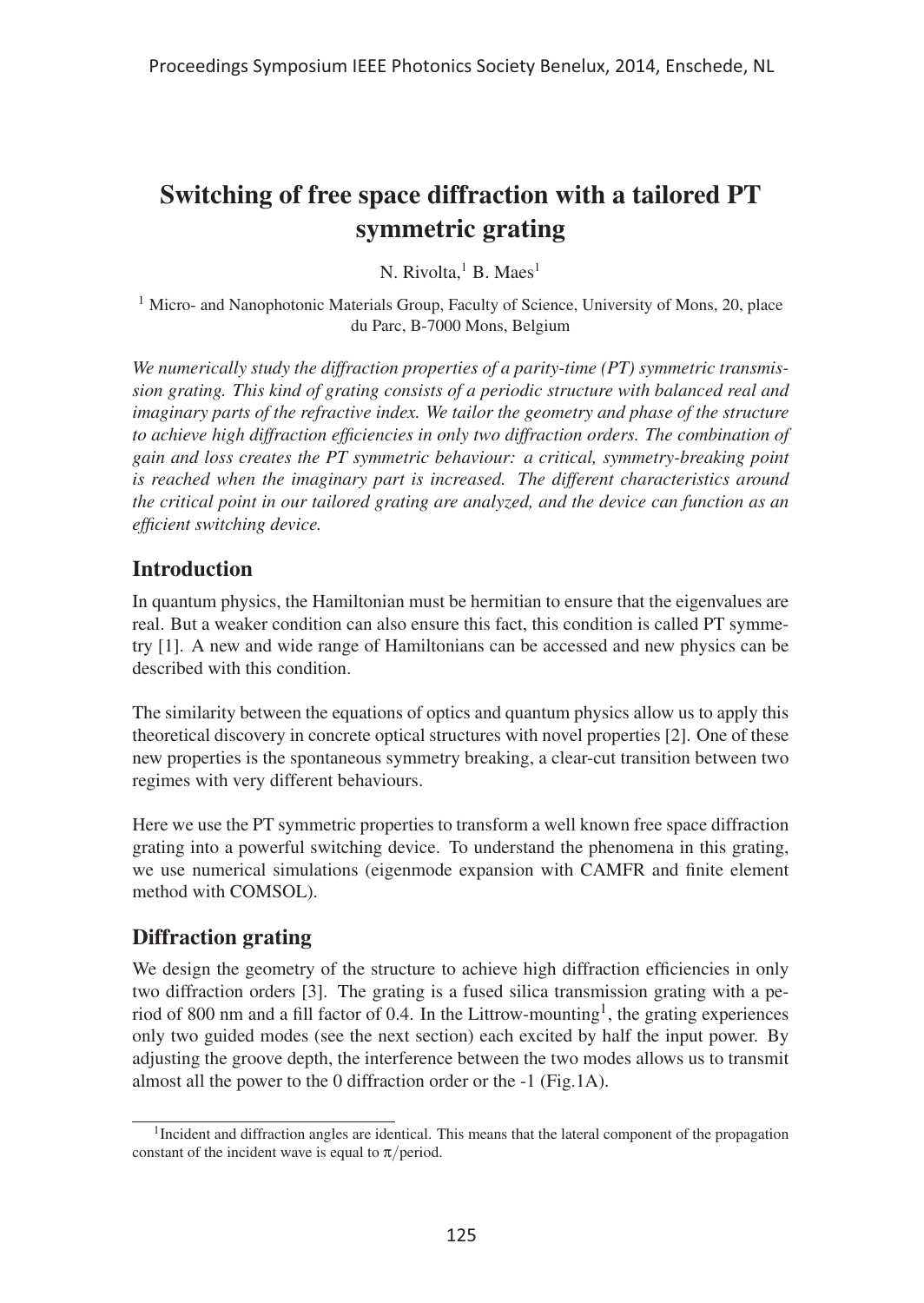The novelty here lies in the small amount of gain/loss injected in the grating (Fig.1B). The refractive index in the grating is defined as  $n(x) = n_r(x) + \Gamma n_i(x)i$ , the real part  $n_r$  is symmetric relative to the period and the imaginary part *ni* is antisymmetric. Therefore the whole grating is assured to respect the PT-symmetric condition. The amount of gain/loss injected is defined by  $\Gamma$  who is a real positive.



Figure 1: (A) One period of the grating and its substrate. Light is incident with the Littrow-mounting and is diffracted in only two diffraction modes. (B) Real and imaginary part of the index of refraction along one period of the grating. The shape remains fixed while the imaginary part will be increased in absolute value by a factor Γ.

The wavelength of the incident light is 1060 nm and the period is 800 nm. We have varied the groove depth (d) and  $\Gamma$  and we have measured the amount of power transmited in each diffraction channels (Fig.2).



Figure 2: Transmited light to diffraction order 0 (left panel) and diffraction order -1(right panel). Γ is the absolute value of gain/loss injected in the grating and the two graphs are in log scale.

We clearly see two very different regimes on either side of  $\Gamma = 0.23$ . Beneath this point we have the usual behaviour, in function of the groove depth, the two guided mode in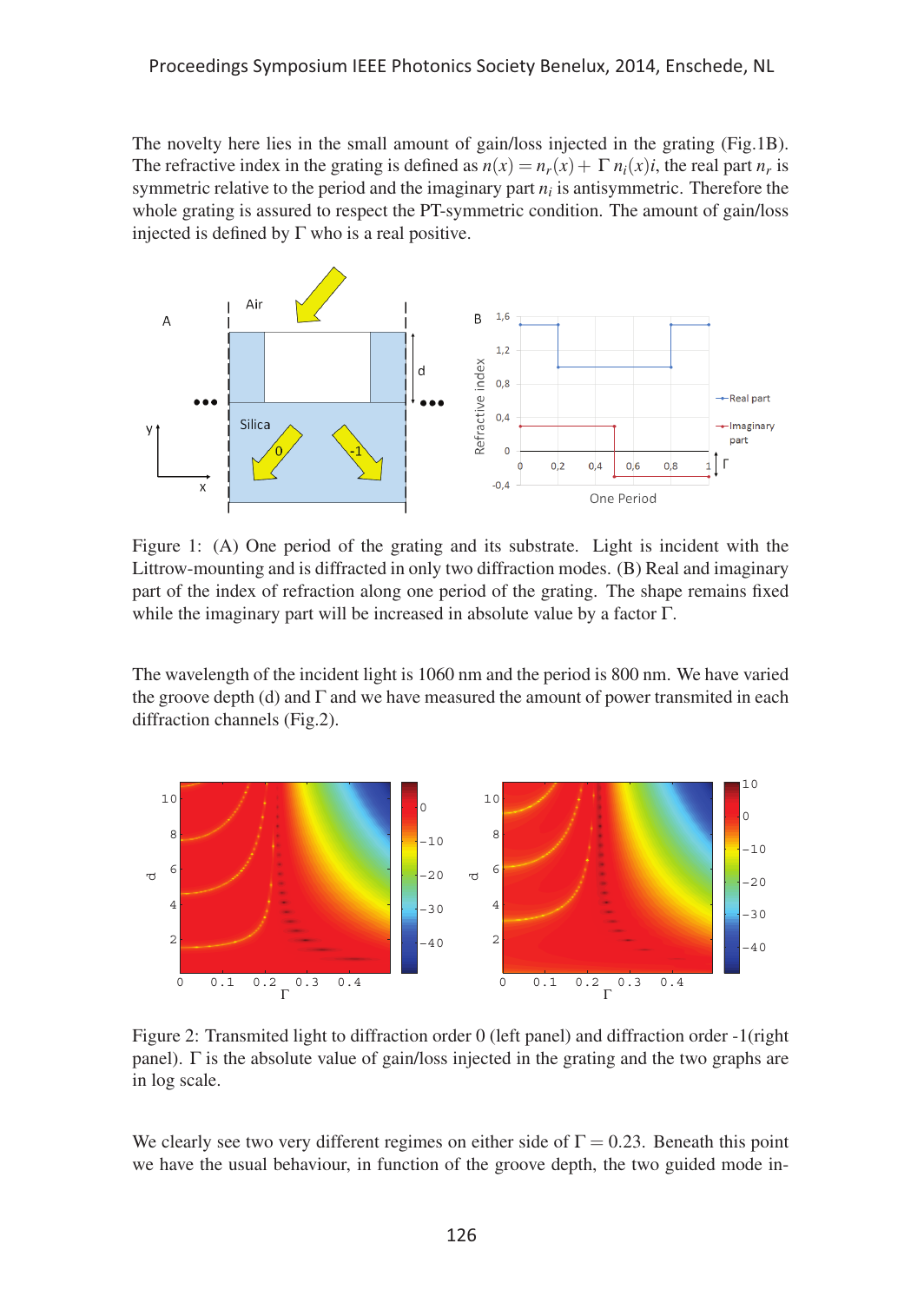terfere and allow the light to be transmited in the two different diffraction orders. For example for a groove depth of 6.1  $\mu$ m and  $\Gamma = 0$ , all the light is transmitted to the order 0.

In this regime the structure can act like a very efficient switching device. Near the breaking point with a fixed groove depth, we can choose in which channel we want the light to be transmited with a very small gain/loss variation.

Beyond the breaking point, the behaviour is very different. We can see a laser effect on the islands with very large transmission and we can also see that the light can no longer be coupled to the two different diffraction orders.

Therefore we can transmit all the light in the desired diffraction order or transmit nothing simply with a gain/loss modulation.

# Propagating modes

We can explain all the previous behaviours by analysing the effective refractive indices of the two modes that propagate in the grating. These effective refractive indices (Fig.3) are defined from the longitudinal component of the propagation constants of the propagating modes in the grating.



Figure 3: Real (left) and imaginary (right) part of the effective refractive indices of the two modes in function of  $\Gamma$  (the amount of gain/loss).

We clearly observe the PT-symmetry breaking point around  $\Gamma = 0.23$ . The real parts of the two modes merge while one mode experiences gain (positive imaginary part) and the other experiences loss beyond the critical point. It is now a well known phenomenon in the PT-symmetry field already described for an infinite grating [4].